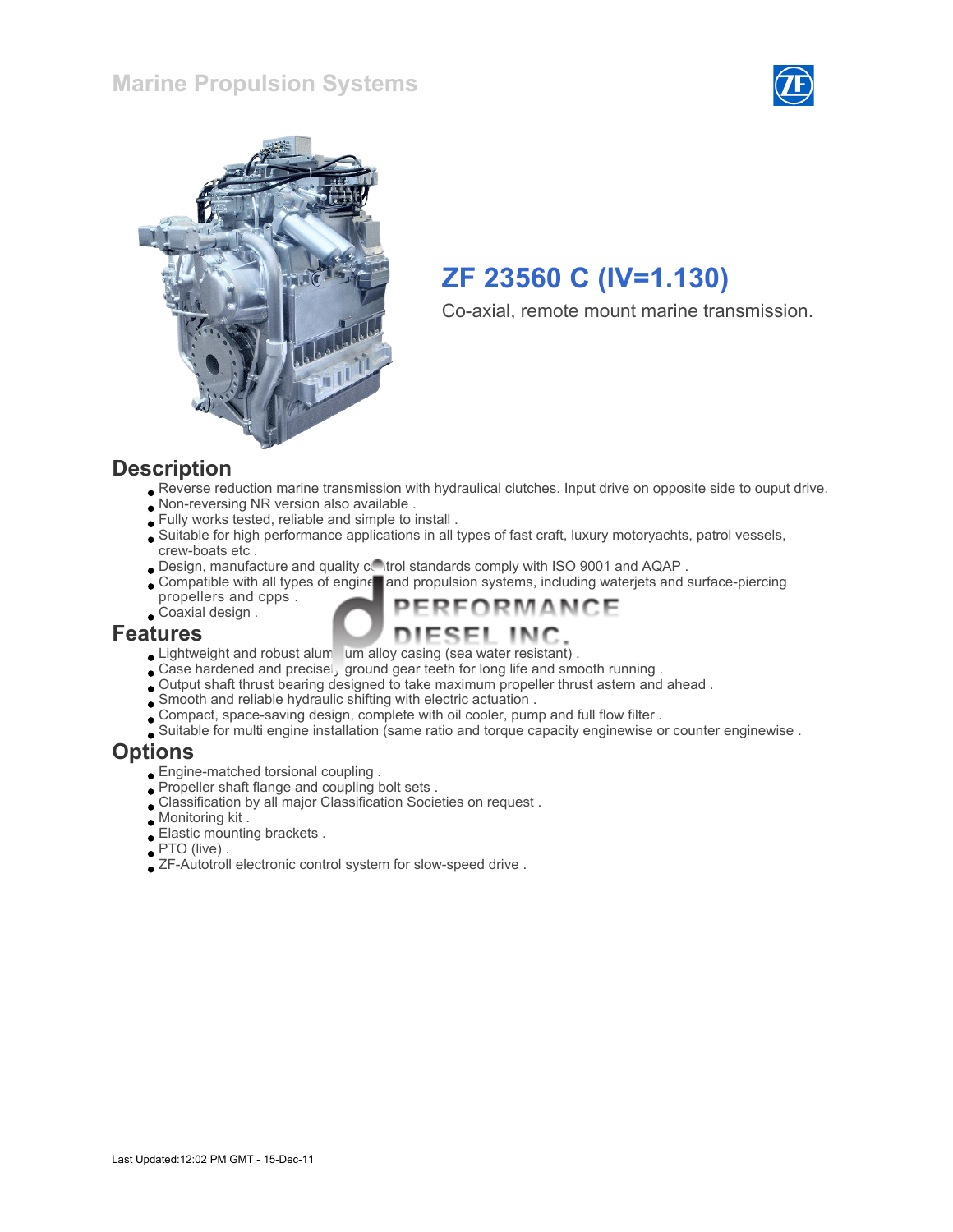# ZF 23560 C (IV=1.130) Ratings

# Light Duty

| RATIOS.      | MAX. TORQUE POWER/RPM |                                                                  |           |    | <b>INPUT POWER CAPACITY</b> |          |           |                      |          |    | MAX.       |
|--------------|-----------------------|------------------------------------------------------------------|-----------|----|-----------------------------|----------|-----------|----------------------|----------|----|------------|
|              | Nm                    | ftlb                                                             | <b>kW</b> | hp | <b>kW</b>                   | hp       | <b>kW</b> | hp                   | kW       | hp | <b>RPM</b> |
|              |                       |                                                                  |           |    |                             | 1800 rpm |           | 2000 rpm $\parallel$ | 2100 rpm |    |            |
| $\Box$ 4.042 | 22513                 | 16605  2.3574  3.1613  4243  5690  4715  6323  4951  6639   2100 |           |    |                             |          |           |                      |          |    |            |

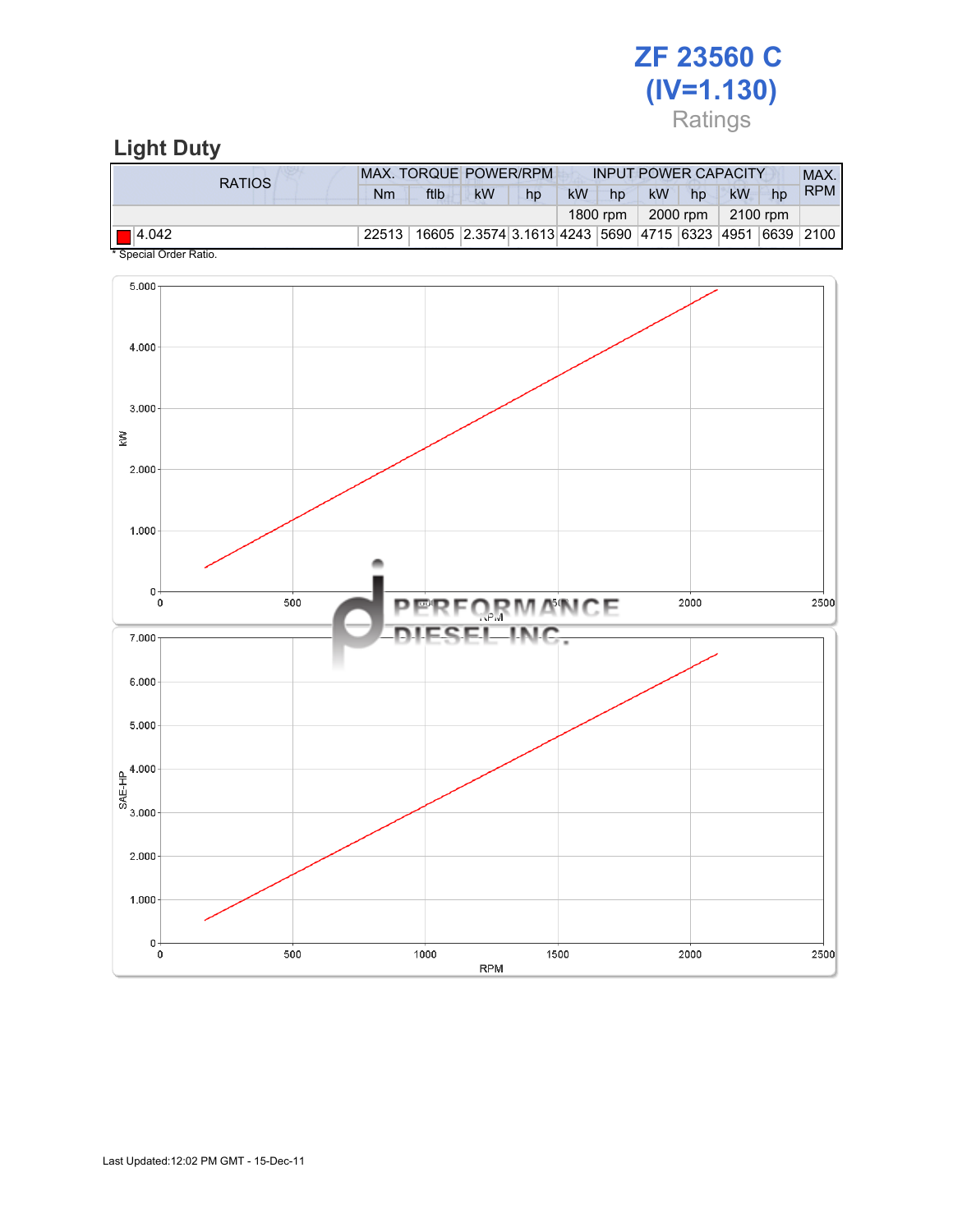# ZF 23560 C (IV=1.130) Ratings

### Medium Duty

| RATIOS                                   | MAX. TORQUE POWER/RPM |                                                        | <b>INPUT POWER CAPACITY</b> | MAX.            |          |            |
|------------------------------------------|-----------------------|--------------------------------------------------------|-----------------------------|-----------------|----------|------------|
|                                          | ftlb<br>Nm            | <b>kW</b><br>hp                                        | <b>kW</b><br>hp             | <b>kW</b><br>hp | kW<br>hp | <b>RPM</b> |
|                                          | 1600 rpm              | 1800 rpm                                               | 2050 rpm                    |                 |          |            |
| $\Box$ 4.042<br>$\overline{\phantom{a}}$ | 19027                 | 14034 1.9924 2.6718 3188 4275 3586 4809 4084 5477 2100 |                             |                 |          |            |

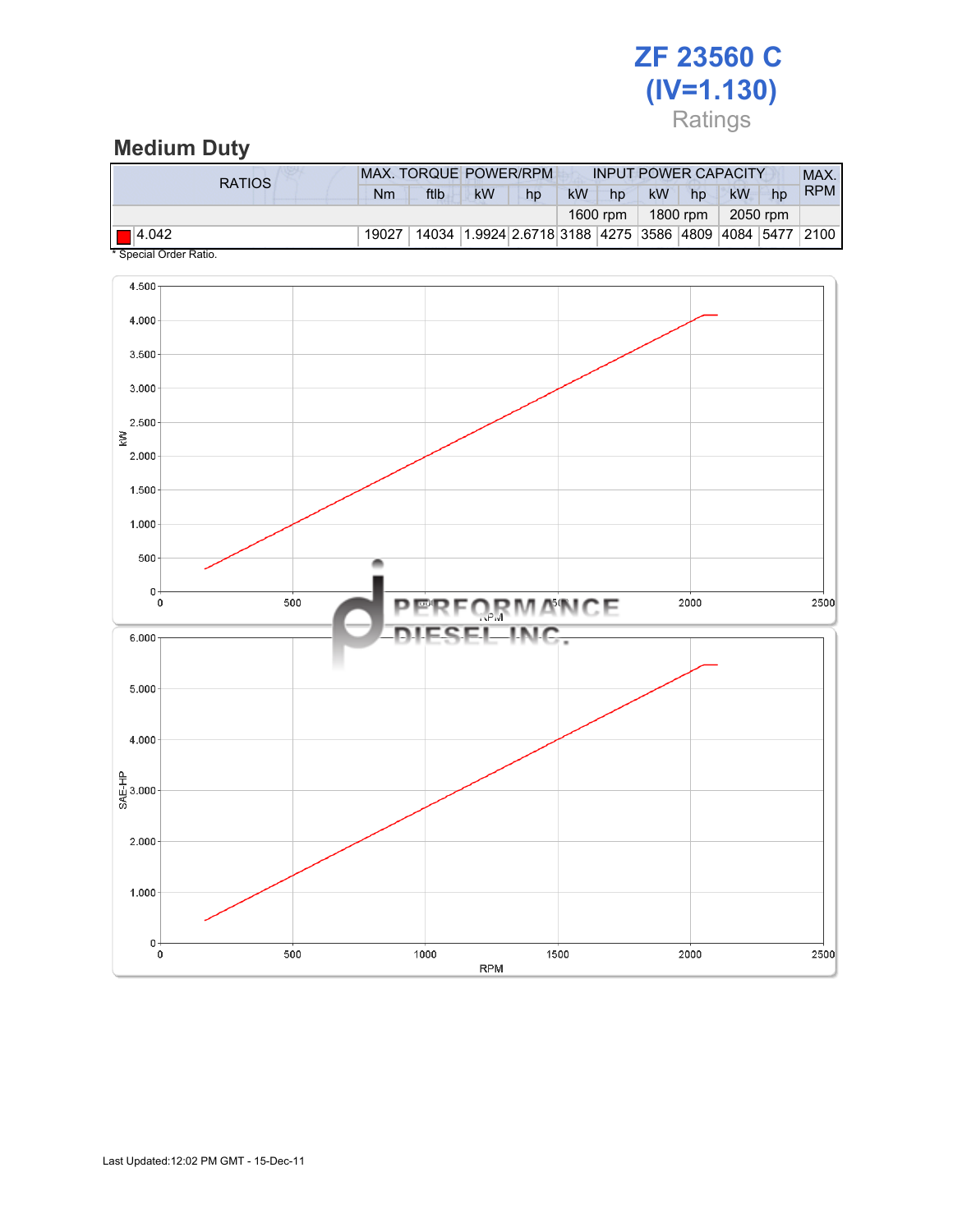# ZF 23560 C (IV=1.130) Ratings

### Continuous Duty

| <b>RATIOS</b><br>Nm   |                                                                   |    |           |          |           |    |           |    |            |
|-----------------------|-------------------------------------------------------------------|----|-----------|----------|-----------|----|-----------|----|------------|
|                       | ftlb<br><b>kW</b>                                                 | hp | <b>kW</b> | hp       | <b>kW</b> | hp | <b>kW</b> | hp | <b>RPM</b> |
|                       | $1200$ rpm                                                        |    |           | 1600 rpm | 1800 rpm  |    |           |    |            |
| 15045<br>$\Box$ 4.042 | 11097   1.5754   2.1126   1890   2535   2521   3380   2836   3803 |    |           |          |           |    |           |    | 1800       |

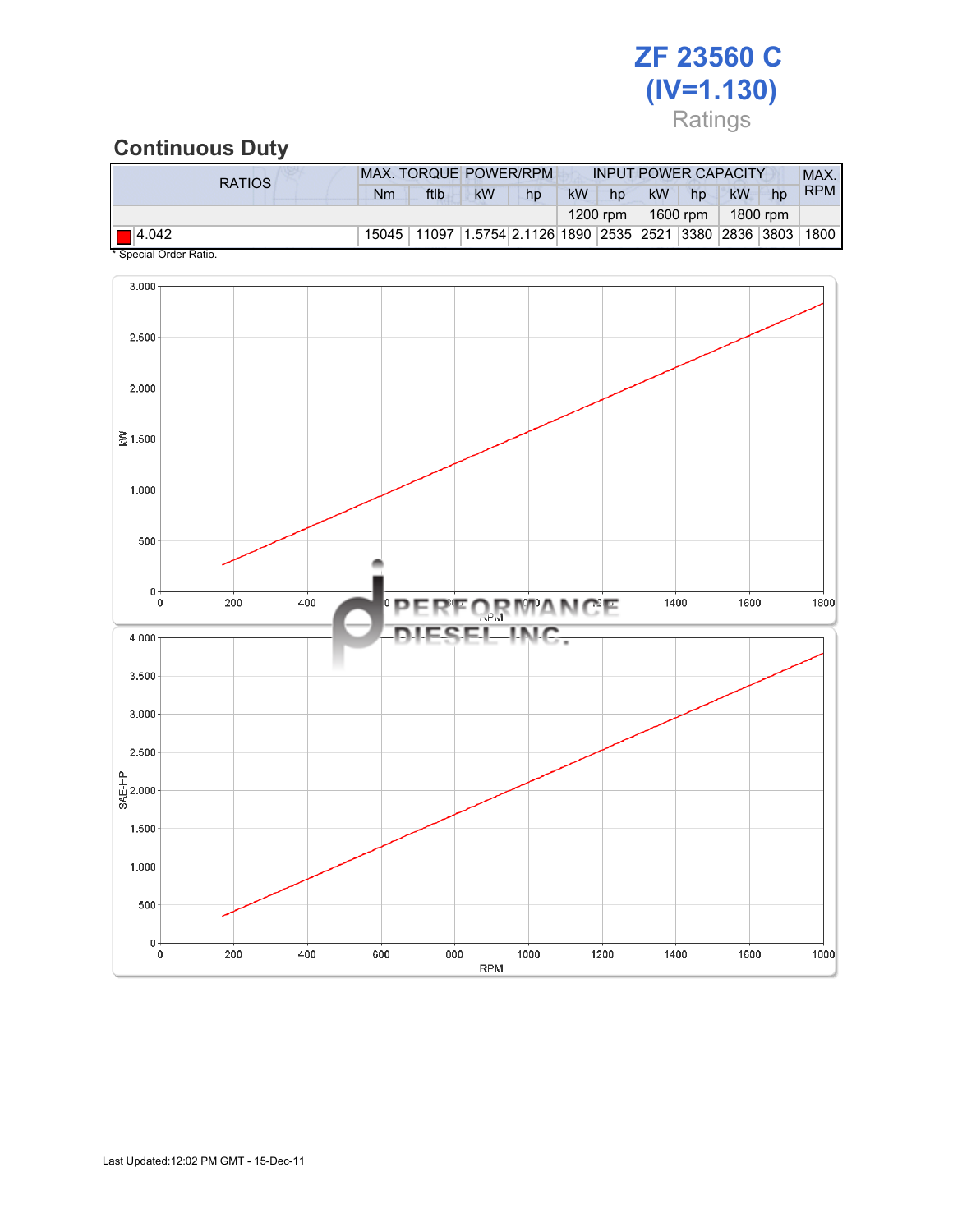



| mm (inches)                                                                            |                                                                                                  |             |      |      |                |                    |              |                |                |  |  |  |
|----------------------------------------------------------------------------------------|--------------------------------------------------------------------------------------------------|-------------|------|------|----------------|--------------------|--------------|----------------|----------------|--|--|--|
| $B_3$ $B_4$<br>B <sub>1</sub><br>A<br>B <sub>2</sub>                                   |                                                                                                  |             |      |      | H <sub>1</sub> | H <sub>2</sub>     |              | L <sub>1</sub> | L <sub>2</sub> |  |  |  |
| $\overline{\phantom{a}}$                                                               | 592 (23.3)                                                                                       | 592 (23.3)  |      | Ξ.   | 440 (17.3)     | 1,113(43.8)        | 1,217 (47.9) | 934 (36.8)     | 221 (8.70)     |  |  |  |
| Weight kg (lb)<br>Oil Capacity Litre (US qt)                                           |                                                                                                  |             |      |      |                |                    |              |                |                |  |  |  |
|                                                                                        | 2,600 (5,727)<br>180 (191)                                                                       |             |      |      |                |                    |              |                |                |  |  |  |
| $\leftarrow$ D<br>—<br>PERFORMANCE<br>DIESEL INC.<br><b>Output Coupling Dimensions</b> |                                                                                                  |             |      |      |                |                    |              |                |                |  |  |  |
|                                                                                        | <b>Bolt Holes</b><br>B<br>C<br>D<br>$\overline{A}$<br>Diameter (E)<br>B A<br>$\mathbf{C}$<br>No. |             |      |      |                |                    |              |                |                |  |  |  |
| mm                                                                                     | in<br>mm                                                                                         | in<br>mm    | in   | mm   | in             | $\mathsf{I}$<br>mm |              |                |                |  |  |  |
| 435                                                                                    | 17.1<br>385                                                                                      | 15.2<br>330 | 13.0 | 35.0 | 1.38<br>20     | 1.08<br>27.4       |              |                |                |  |  |  |
|                                                                                        |                                                                                                  |             |      |      |                |                    |              | E              |                |  |  |  |